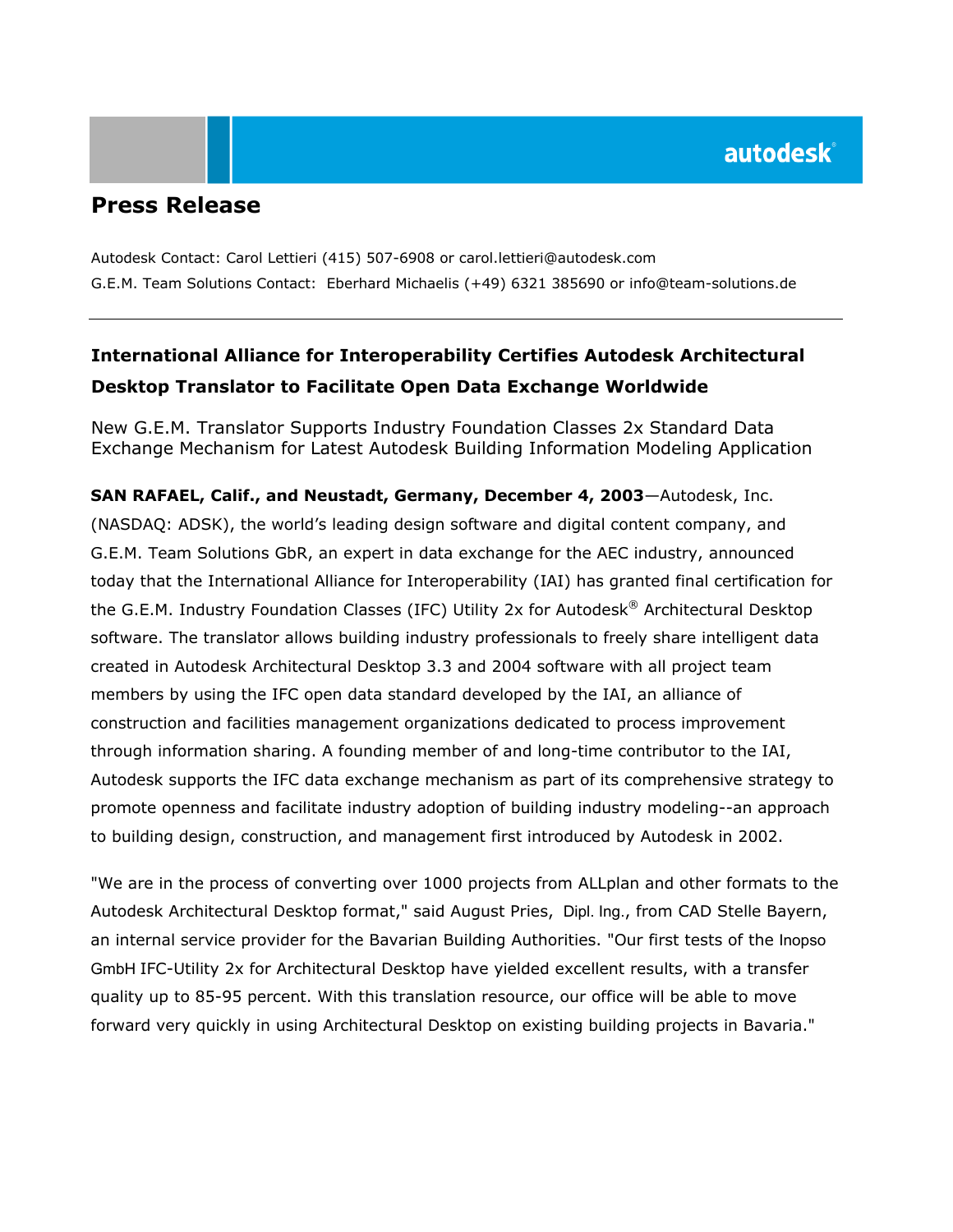"Building industry professionals have responded enthusiastically to the release of our IFC-Utility 2x for Autodesk Architectural Desktop," said Gamal Kira, managing director of G.E.M. Team Solutions GbR in Neustadt, Germany. "Our partnership with Autodesk on this project will ensure that over a quarter of a million of Architectural Desktop users worldwide will be able to freely share intelligent building information."

### **Autodesk Support for Openness**

As the design and construction industry moves from traditional CAD to building information modeling, software interoperability is becoming increasingly important. Autodesk is committed to supporting industry standards for integration and interoperability as demonstrated by its active participation in the IAI and long-time support for IFC as a data exchange mechanism. To further this shared industry of vision of openness, Autodesk promotes a variety of interoperability and integration standards, including IFC, ODBC, DGN, XML, DWG, and DWF™. The DWF open, non-editable file format helps customers share data for seamless design collaboration and communication throughout project lifecycles, allowing designers, engineers, developers, and their colleagues to quickly and easily communicate design information to anyone needing it. In conjunction with these standards, Autodesk also provides an open API in Architectural Desktop for third-party development of niche applications that extend its value in such areas as building performance analyses.

"As we work to develop the best possible building information modeling tools for our customers, openness will remain a key component of our vision," said Phillip G. Bernstein, FAIA, vice president of Autodesk's Building Solution Division. "The success of our partnership with G.E.M. Team Solutions in developing an IFC translator for Architectural Desktop is a demonstration of our commitment to this approach for our entire portfolio of building industry products."

## **Product Availability**

The IFC2.x plug-in utility for Autodesk Architectural Desktop is currently available for download from the Website of Inopso GmbH (the distribution partner of G.E.M. Team Solutions) at [http://www.inopso.com](http://www.inopso.com/). For more information on Architectural Desktop and the IFC2x plug-in utility, visit [http://www.autodesk.com/archdesktop.](http://www.autodesk.com/archdesktop)